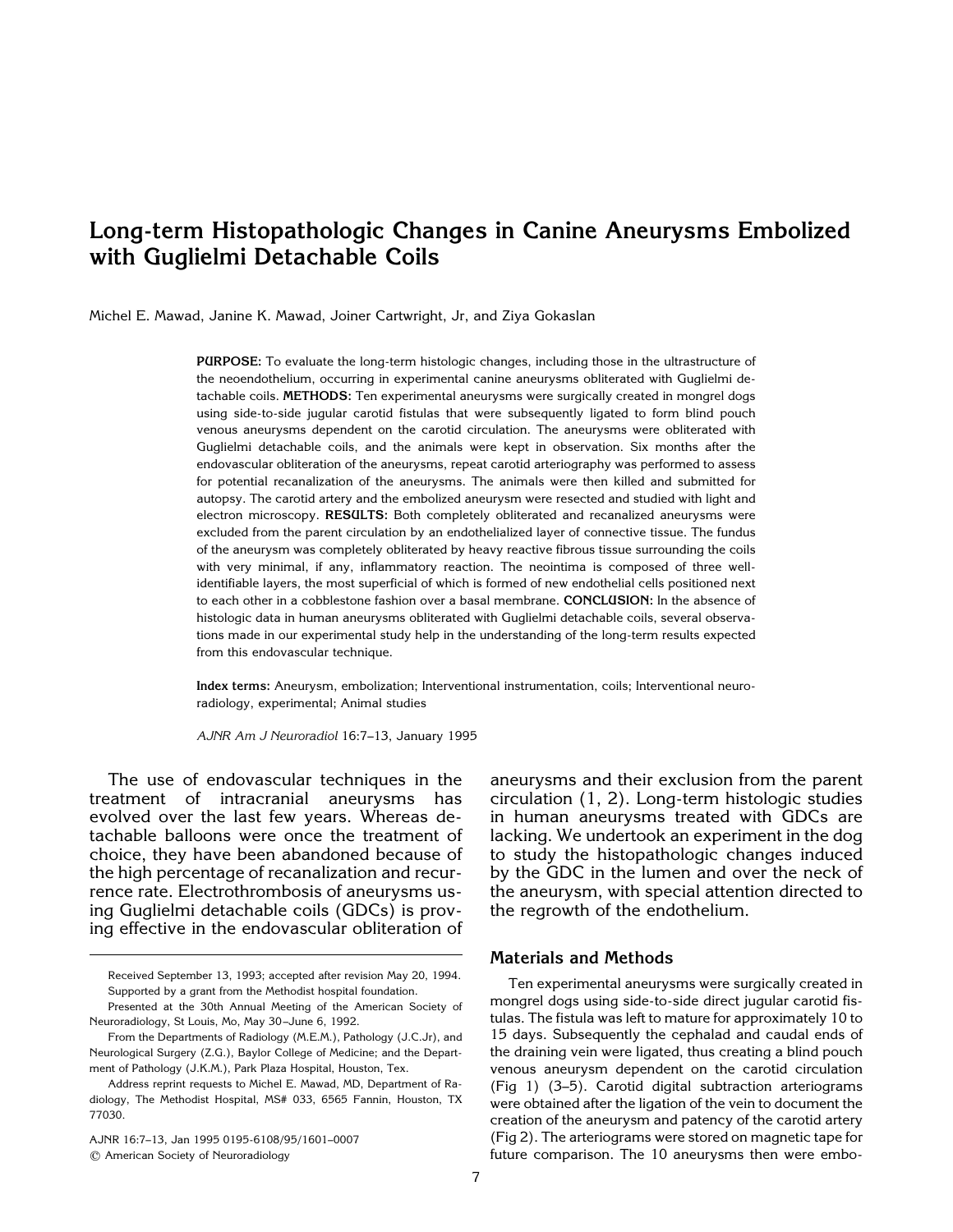



lized under general anesthesia and systemic heparinization using electrothrombosis and GDCs. An effort was made to pack the aneurysms tightly with coils, although the degree of packing varied from one aneurysm to another. Postembolization arteriograms were obtained for all of the aneurysms treated with this technique. Six months after the endovascular treatment, repeat carotid arteriography was performed to verify the obliteration of the aneurysm and to assess for potential recanalization. The follow-up arteriogram was compared with the initial postembolization angiographic study. The animals were then killed and autopsies limited to the tissues of the neck were performed. The carotid artery, the embolized aneurysm, and the surrounding soft tissues were resected en bloc and submitted for pathologic examination. The carotid artery was opened along its longitudinal axis in a plane opposite the neck of the aneurysm. The gross appearance of the neck of the aneurysm was carefully examined and photographed. A Faxitron (Field Emission Corp MC, Minniville, Ore) radiograph of four of the specimens was obtained. The entire specimen then was fixed in formalin. The cross-sectioning of the specimen was severely hindered by the presence of the tightly packed coils. To cut the specimen, the coils had

Fig 2. Carotid arteriogram after the ligation of the draining veins documents the [formation of the blind pouch venous aneu](#page-8-0)rysm and the patency of parent carotid artery.

Fig 3. Long-term angiographic results in completely obliterated aneurysms. Follow-up carotid angiogram obtained 6 [months after the embolization shows persis](#page-9-0)tent and complete obliteration of the aneurysm.

to be carefully and tediously removed. This was done from the fundus side of the aneurysm to avoid the tearing of the new intimal layer covering the neck. The cross-sectioned specimen was embedded in paraffin. Histologic sections were obtained and stained with hematoxylin and eosin. Additional elastic and trichrome stains also were obtained.

Four of the 10 specimens were submitted for electron microscopic studies of the intimal layer covering the neck of the aneurysm. To obtain optimal fixation of the endothelium, antemortem perfusion of the carotid artery with gluteraldehyde was performed through the angiography catheter. After the fixation, the intimal layer covering the neck of the aneurysm was carefully peeled off the underlying platinum coils, postfixed in 2% osmium tetroxide, and then submitted for scanning and transmission electron microscopy. For scanning electron microscopy, the specimen was critical point dried in liquid  $CO<sub>2</sub>$  and absolute alcohol and coated with gold in a sputter coater. For transmission electron microscopy, the specimen was dehydrated and embedded in epoxy resin. One-micron-thick sections were obtained as a first step. After orientation, thin sections (20 nm) were obtained and stained with uranyl acetate and lead citrate. Both electron microscopy studies were performed on a JEOL 100-C Temscan (Jeol, Tokyo) electron microscope.

#### **Results**

## *Angiographic Results*

Nine of the 10 aneurysms were completely obliterated with coils at the time of initial embolization, although the degree of packing of the coils varied from one aneurysm to another. Six of the 9 completely obliterated aneurysms remained occluded on the follow-up arteriogram performed 6 months after the endovascular treatment (Fig 3). The remaining 3 aneurysms showed evidence of recanalization on the follow-up arteriogram. In all 3 recanalized aneurysms, the platinum coils were loosely posi-

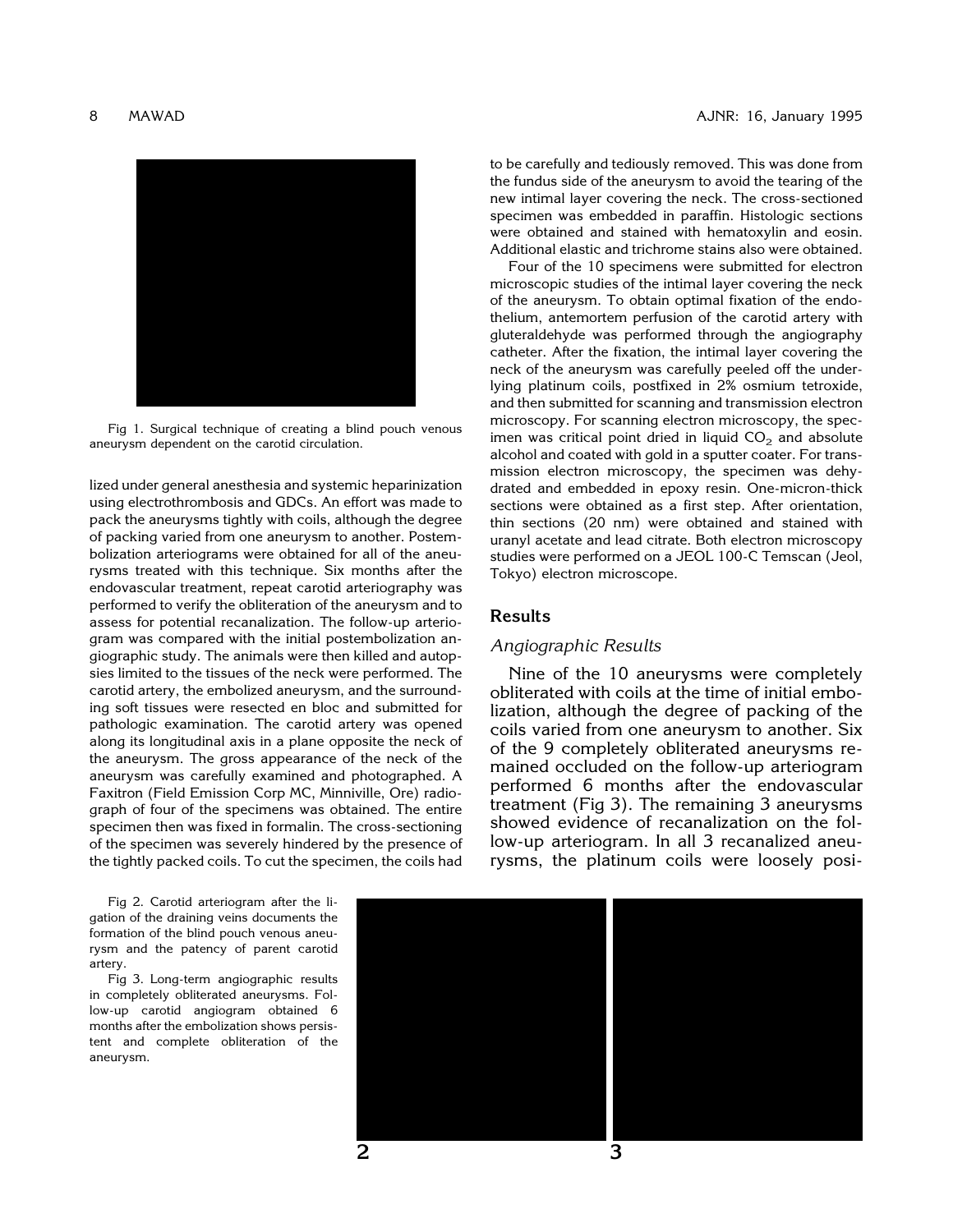

tioned in the fundus and underwent reorientation and compression. One of the 10 aneurysms was incompletely treated at the time of the initial embolization and showed evidence of recanalization on the follow-up arteriogram.

#### *Gross Pathology*

In the six aneurysms that remained obliterated, the gross examination showed the neck of the aneurysm to be completely covered by a smooth, thin, and glistening layer of membranous tissue. The same layer blended imperceptibly with the endothelial surface of the parent carotid vessel and bridged over the underlying coils, which could be seen through it (Fig 4). A similar layer also was found covering the neck of the incompletely embolized and recanalized aneurysms (Fig 5).

## *Light Microscopy*

The aneurysm lumen was obliterated by richly vascularized fibrous tissue, the periphery of which was dense and collagenized. The fibrous tissue completely surrounded and bridged in between the casts of the platinum coils (Fig 6). There was only a mild foreign body reaction associated with the coils. It consisted of a few histiocytes and foreign body–type giant cells lined along the casts of the coils (Fig 7). In the large aneurysms, the center of the fibrous tissue was more cellular and less organized than at its periphery, suggesting a centripetal maturation process. It contained plump fibroblasts, hemosiderin laden histiocytes, and prominent endothelium of newly formed investing capillaries (Fig 8). There was no identifiable thrombus

Fig 4. A smooth, thin, and transparent [continuous layer of neointima covers the](#page-10-0) neck of completely obliterated aneurysms. The convoluted coils can be seen through the transparent membrane.

Fig 5. A similar continuous thin layer of [neointima covers the neck of incompletely](#page-11-0) obliterated or recanalized aneurysms.

material. In most of the aneurysms, the boundary between the lumen obliterated with coils and the wall of the aneurysm was indistinct. This loss of boundary was most pronounced where the fibrous tissue replaced the muscular layer of the aneurysm wall. The neck of the aneurysm was covered by a new layer of intima (neointima) growing over and tightly adhering to the coils (Fig 9). This neointima was organized in three identifiable layers. The most superficial layer was made of endothelium continuous with that of the parent carotid artery. The middle layer of the neointima consisted of smooth muscle cells aligned parallel to the long axis of the carotid artery. In the deepest layer of the neointima, the smooth muscle cells were haphazardly arranged and separated by abundant ground substance. Multiple neocapillaries were present in the deep layer (Fig 10). The electron microscopy showed to better advantage the various layers of the neointima.

#### *Scanning Electron Microscopy*

This technique provided an "en face" view of the endothelial layer covering the neck of the aneurysm as seen from inside the carotid artery lumen. The neointima covered by endothelium adhered tightly to the underlying coils and invested itself within the crevasses present between them. The manipulation of the specimen often resulted in the tearing and stripping of the neointima from the underlying coils (Fig 11). At higher magnification and where it remained intact, the endothelial layer was formed of adjoining individual cells arranged in a typical cobblestone pattern (Fig 12). The scanning electron microscopy showed the geographic distribution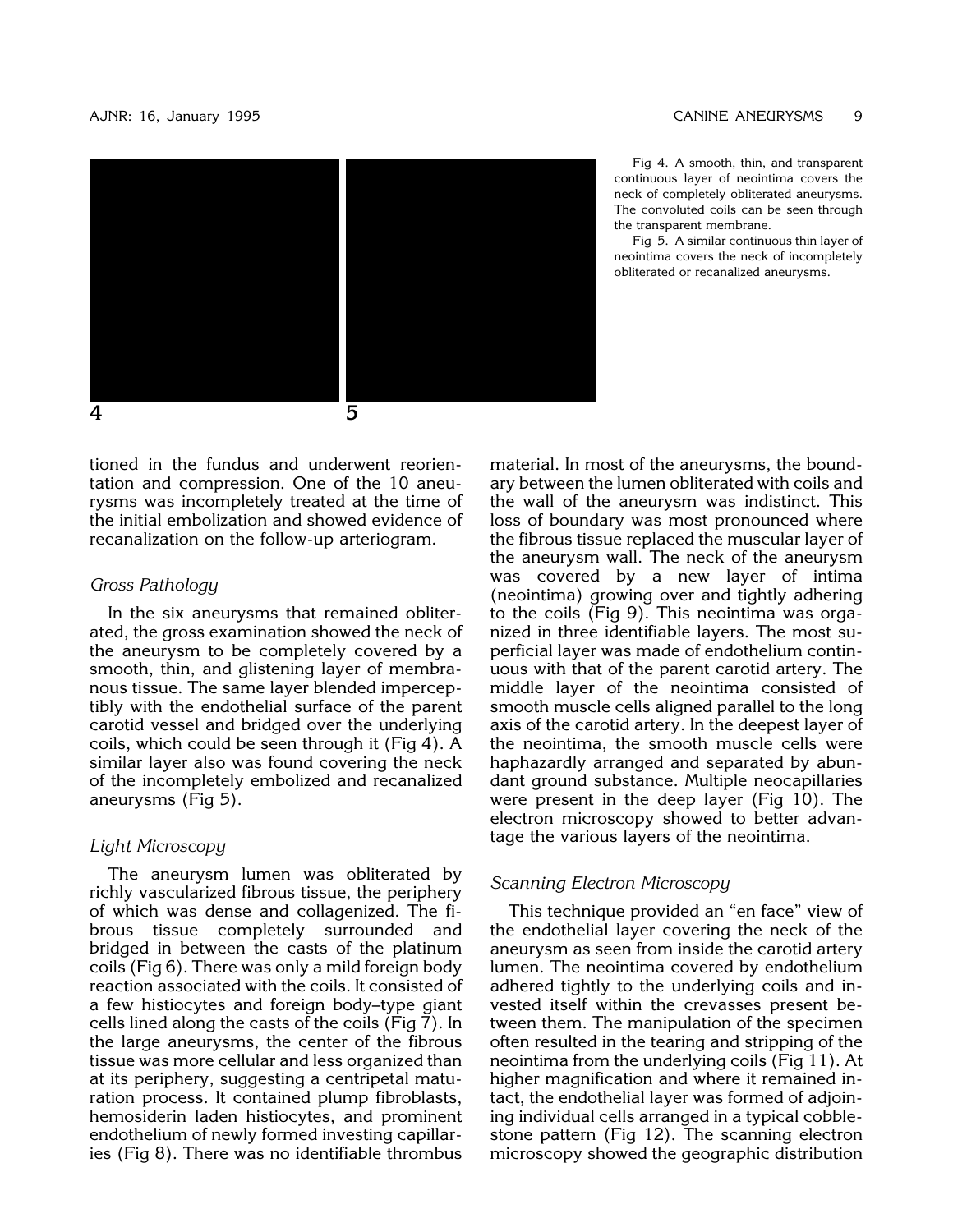

Fig 6. The casts of the coils (*arrows*[\), which have been removed for cutting purposes, are seen embedded in dense fibrous tissue](#page-12-0) obliterating the aneurysm lumen (hematoxylin and eosin stain; magnification  $\times 25$ ).

[Fig 7. A small number of multinucleated foreign body–type giant cells \(](#page-13-0)*arrow*) are stretched along and abutting the periphery of the coil casts (*curved arrow*) (hematoxylin and eosin stain; magnification ×200).

[Fig 8. In the center of the largest aneurysms, there is organizing granulation with newly formed capillaries and prominent fibroblasts](#page-14-0) (hematoxylin and eosin stain; magnification  $\times$ 400).

of the continuous endothelial layer over the randomly arranged coils exquisitely (Fig 13).

## *Transmission Electron Microscopy*

The transmission electron microscopy showed to better advantage the neointima layers (Fig 14) and confirmed the true endothelial nature of the continuous, most superficial cellular layer of the neointima. The elongated cells were supported by a continuous basal lamina and connected to each other by cell to cell junctions (Fig 15).

The cytoplasmic membrane showed numer-

[Fig 9. Elastic stain shows the transition](#page-15-0) between the parent vessel wall (*arrow*) and the neointima (*double arrow*) covering the casts of the coils (magnification  $\times 100$ ).

Fig 10. The neointima, which separates the lumen of the parent vessel from the [coils, is organized in three identifiable lay](#page-16-0)ers: a neoendothelium (*arrow*), a midlayer of smooth muscles (*star*), and a deep collagenized layer (*open star*) (polychromatic stain; magnification  $\times 400$ ).

ous pinocytotic vesicles and a few short villous luminal projections (Fig 16). Rare Weibel-Palade bodies were found in the cytoplasm. In the midlayer, the individual smooth muscle cells were separated by collagen fibers and a granular matrix. Their cytoplasm was filled with thin filaments with dense bodies and attachment plates (Fig 17).

## **Discussion**

There are a number of reports in the literature dealing with the experimental obliteration of intracranial aneurysms with tissue adhesive (6),

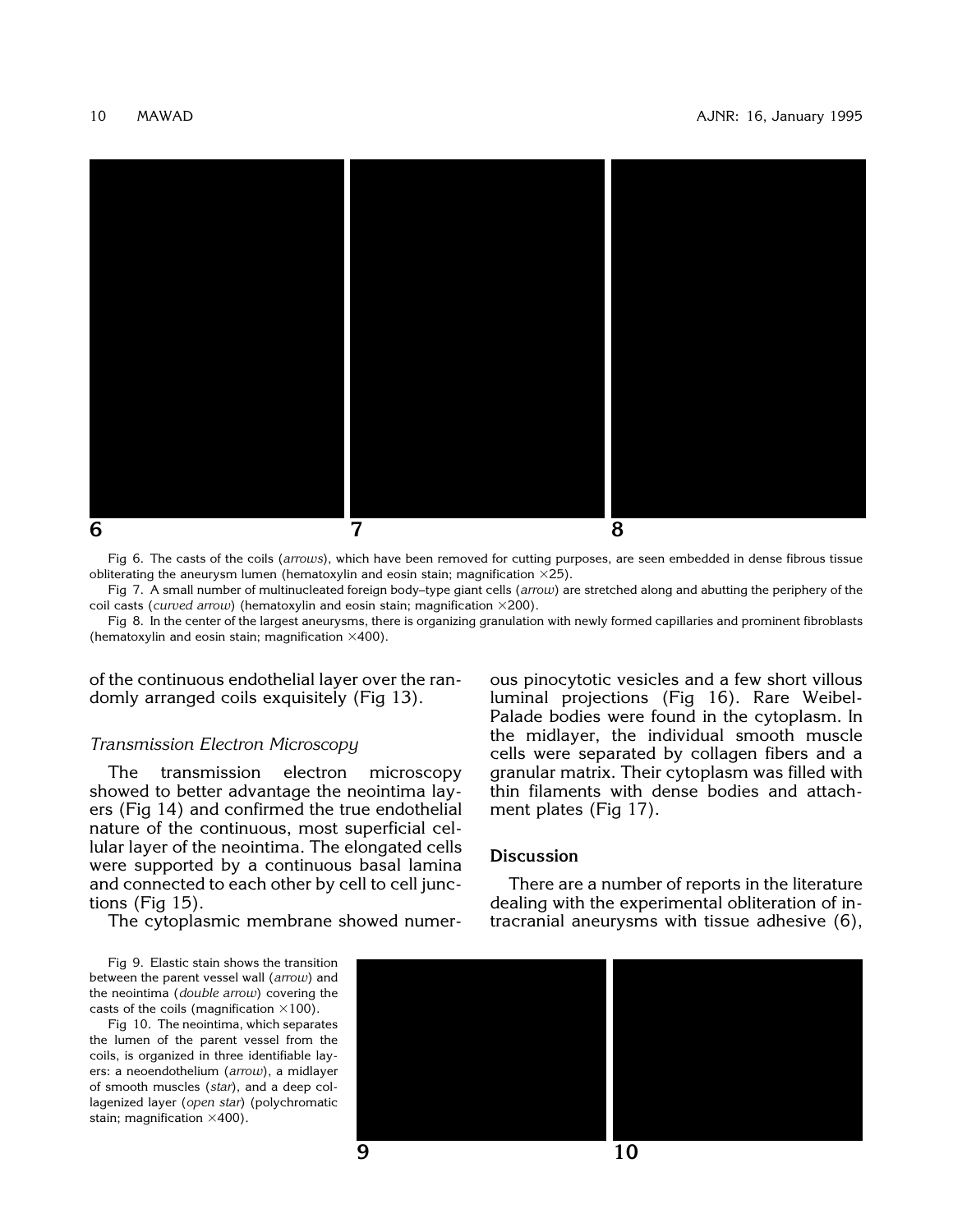

[Fig 11. Scanning electron microscopy shows the neointima investing itself over and between the coils. Note the artifactual tears of](#page-17-0) the neointima caused by handling and processing of the specimen (magnification  $\times 100$ ).

[Fig 12. The lumenal side of the neointima consists of a continuous layer of endothelial cells, which are arranged in a uniform](#page-18-0) cobblestone pattern seen here "en face" on scanning electron microscopy (magnification  $\times$ 1500).

[Fig 13. The neoendothelium covers the coils and insinuates itself in the shallow crevices formed between them \(scanning electron](#page-19-0) microscopy; magnification  $\times 1000$ ).

ferromagnetic silicone, and iron-acrylic (7). Histologic data in human aneurysms obliterated with occlusive devices or material are, however, lacking. Guglielmi (1) and Ahuja (8) documented some of the histologic changes occurring in experimental aneurysms obliterated with GDCs. In the absence of long-term histologic data in human aneurysms treated with GDCs, several observations made in our experimental protocol can help in the understanding of the long-term results expected from this technique. Although the hemodynamics of our experimental animal model (9) do not resemble those found in human aneurysms, the histologic data remain reliable.

The follow-up arteriograms obtained 6 months after the endovascular treatment showed a direct correlation between the degree of packing of the coils and the potential recanalization of the aneurysms. Densely packed aneurysms have a significantly higher chance of remaining obliterated than those aneurysms in which the coils were loosely packed. Our experimental aneurysms had a relatively large neck, which is a complicating factor predisposing to recanalization particularly in those aneurysms that were insufficiently filled with coils.

Our study demonstrated the regrowth of a new intima layer over the neck of all aneurysms filled with coils. Both completely obliterated and recanalized aneurysms were isolated from the parent circulation by this neointima, which was covered by endothelium. A similar endothelialized layer of connective tissue obliterating the mouth of experimental aneurysms was reported by other investigators (5, 10) after direct injection of Bucrylate in the aneurysm. In that particular model, early platelet adhesion and agregation over the injected Bucrylate was the initiating event (10). Our study, however, details the late endothelial changes at the neck of the aneurysm.

The possible significance of the neoendothelial layer remains unclear in terms of its role in the prevention of recanalization of aneurysms obliterated with coils, particularly those that were loosely packed with platinum. Nevertheless, the absolutely smooth and regular nature of the new endothelial layer is encouraging and suggests that it plays a major protective role against platelet aggregation and thrombus formation. We should, however, emphasize that all of our histologic studies were performed several months after the obliteration of the aneurysms and therefore do not reflect the early changes that may occur at the interface between the platinum coils and the lumen of the parent artery. Specifically, any potential thrombotic complication that can occur at the surface of the coils in the early hours or days after the obliteration of the aneurysms cannot be excluded nor inferred based on our long-term and somewhat late histologic studies. More so, we cannot predict from our findings when and how early the layer of new endothelium develops over the neck of the obliterated aneurysms. In clinical practice, therefore, low-dose anticoagulation and/or antiplatelet therapy may be a useful precautionary measure to prevent platelet aggregation and thrombus formation at the neck of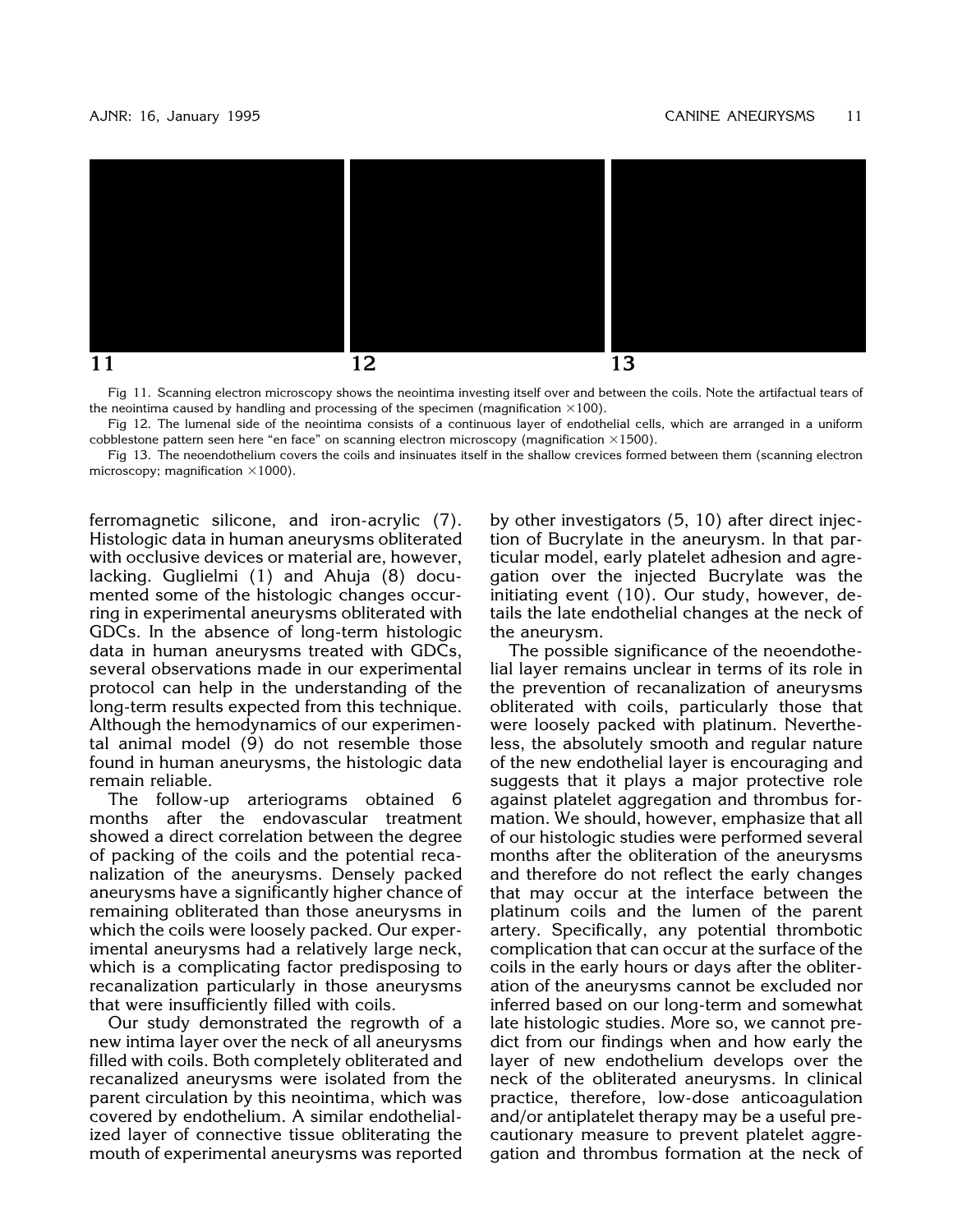#### 12 MAWAD AJNR: 16, January 1995



in three layers: a luminal endothelium (*arrow*), a midlayer of smooth muscle cells (*open arrows*) arranged parallel to the endothelial surface, and a deep layer of collagen separating haphazardly arranged smooth muscle cells (*arrowheads*) (magnification  $\times$ 5000).

Fig 15. A continuous basal lamina (*arrows*) runs along the basal endothelial cytoplasmic membrane. Cell-to-cell junctions (*double arrow*) unite the interdigitating ap[posed endothelial cell borders \(transmission electron microscopy; magnification](#page-21-0)  $\times$ 48 000).

[Fig 16. Numerous pinocytotic vesicles protrude from the endothelial cell cytoplas](#page-22-0)mic membrane (*arrows*). Note the underlying smooth muscle cell with filaments (*star*) (transmission electron microscopy; magnification  $\times 64$  000).

[Fig 17. Smooth-muscle cells of the neointima are filled with thin filaments. Typical](#page-23-0) dense bodies (*arrows*) and attachement plates (*arrowheads*) are also noted (transmission electron microscopy; magnification  $\times 25$  400).



the embolized aneurysm in the few hours or days after its endovascular obliteration.

Guglielmi et al (1) demonstrated a similar layer of new endothelium totally lining the free luminal surface of experimental swine aneurysms obliterated with the same platinum coils. As in our study, their results reflect rather longterm histologic changes occurring 2 to 6 months after the endovascular obliteration. Ahuja et al (8) showed earlier electron microscopy changes occurring over the platinum coils within a few hours of the endovascular occlusion. Their experimental work, however, dealt primarily with increasing the thrombogenicity of the coils with the addition of variety of polyurethanes.

Unlike other embolic agents such as fibered coils, derivatives of cyanoacrylate, or polyvinyl alcohol particles (11, 12), the GDCs were associated with a minimal foreign body and inflammatory reaction. In all 10 aneurysms the fundus was filled with variably organized fibrous tissue.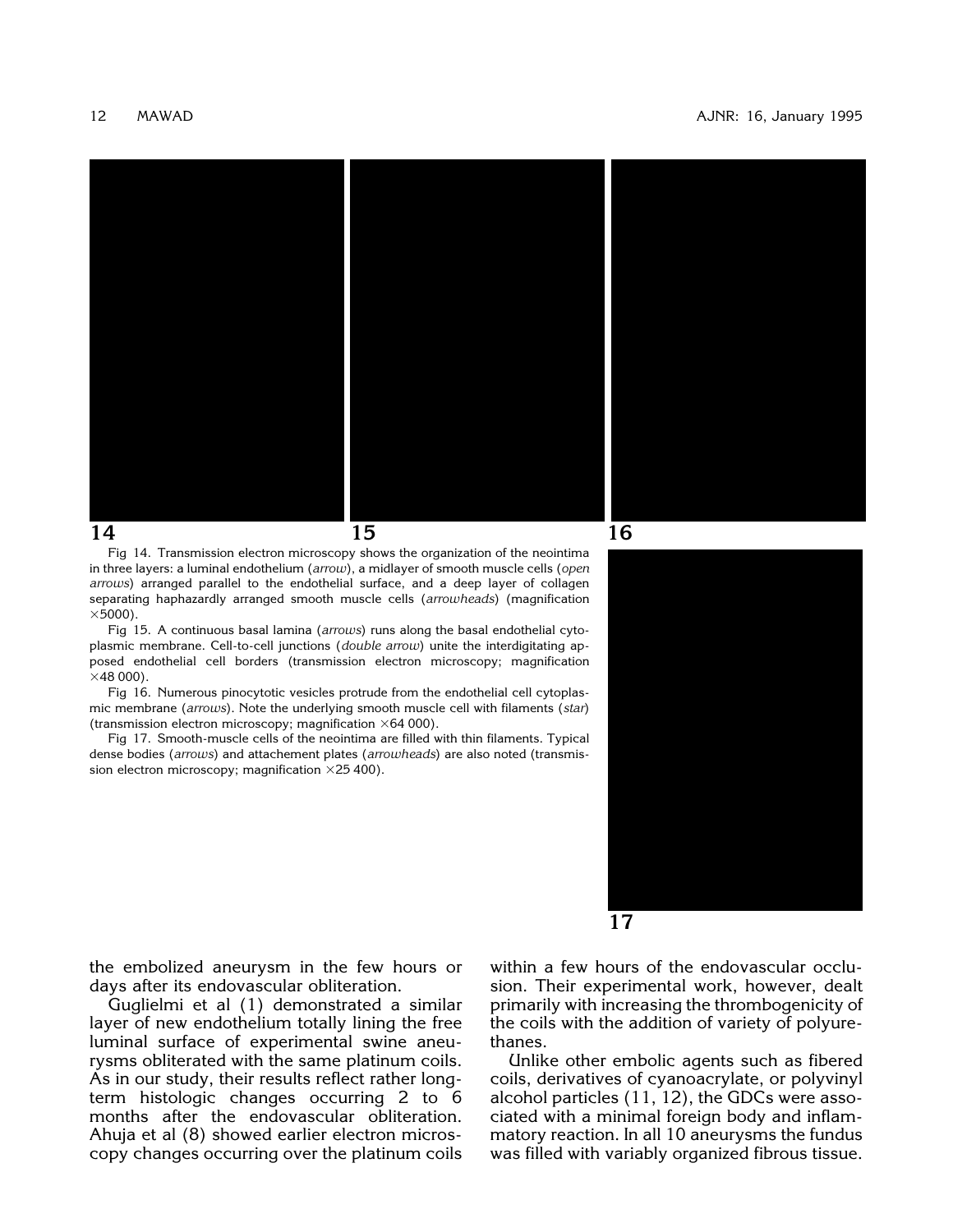The dense fibrous tissue that tightly adhered to and surrounded the coils was mature and collagenized with no evidence of identifiable thrombus. It is not clear from our study whether the lack of thrombus is related merely to the relatively long time (6 months) between the endovascular treatment and the autopsy or to the fact that thrombus never formed. In prior experimental studies, Moringlane (13) found that organized reactive fibrous tissue had completely replaced the fibrin sealant used to obliterate the aneurysm within 3 weeks after injection. It is conceivable, although purely speculative, that a mechanism other than thrombosis is responsible for the fibrous reaction observed around the coils.

#### **Conclusion**

The use of endovascular techniques in the treatment of intracranial aneurysms has become an alternative to surgical clipping. The initial experience with electrothrombosis of aneurysms using GDCs in humans is showing encouraging results although long-term follow-up is still needed. Particularly, long-term histologic studies of human aneurysms treated with GDCs is lacking. Our experimental animal studies offer alternative results that can be extrapolated to the human aneurysms. They convincingly show a dense fibrous reaction that surrounds the coils and results in the obliteration of the aneurysm. The light and electron microscopic findings confirm the unquestionable growth of a thin layer of new endothelium over the surgical neck of the embolized experimental aneurysm excluding it from the parent circulation.

#### **References**

- 1. Guglielmi G, Vinuela F, Sepetka I, Macellari V. Electrothrombosis of sacular aneurysms via endovascular approach, I: electrochemical basis, technique and experimental results. *J Neurosurg* 1991; 75:1–7
- 2. Guglielmi G, Vinuela F, Dion J, Duckwiler G. Electrothrombosis of sacular aneurysms via endovascular approch, II: preliminary clinical experience. *J Neurosurg* 1991;75:8 –14
- 3. German WJ, Black SPW. Experimental production of carotid aneurysms. *N Engl J Med* 1954;3:463– 468
- 4. Kerber CW, Buschman RW. Experimental carotid aneurysms, I: simple surgical production and radiographic evaluation. *Invest Radiol* 1977;12:154 –157
- 5. Debrun GM, Varsos V, Liszczak I, Davis KR, Heros RS, Zervas NT. Obliteration of experimental aneurysm in dogs with isobutylcyanoacrylate. *J Neurosurg* 1984;61:37– 43
- 6. Sheptak PE, Zanetti PH, Susen AF. The treatment of intracranial aneurysms by injection with a tissue adhesive. *Neurosurgery* 1977;1:25–29
- 7. Alksne JF, Smith RW. Stereotactic occlusion of 22 consecutive anterior communicating artery aneurysms. *J Neurosurg* 1980;52: 790 –793
- 8. Ahuja AA, Hergenrother RW, Strother CM, Rappe AA, Cooper SL, Graves VB. Platinum coils coatings to increase thrombogenicity: a preliminary study in rabbits. *AJNR Am J Neuroradiol* 1993;14: 794 –798
- 9. Strother CM, Graves VB, Rappe AH. Aneurysm hemodynamics: an experimental study. *AJNR Am J Neuroradiol* 1992;13: 1089 –1095
- 10. Zanetti PH, Sherman FE. Experimental evaluation of a tissue adhesive as an agent for the treatment of aneurysms and arteriovenous anomalies. *J Neurosurg* 1972;36:72–79
- 11. Barth KH, Strandberg JD, Kaufman SL, White RI. Chronic vascular reactions to steel coil occlusion device. *AJR Am J Roentgenol* 1978;131:455– 458
- 12. White RI, Strandberg JV, Gross GS, Barth KH. Therapeutic embolization with long term occluding agents and their effects on embolized tissue. *Radiology* 1977;125:677– 687
- 13. Moringlane R, Grote R, Vonnamme FJ, Mesters P, Harbauer G, Ostertag CB. Experimental aneurysms in the rabbit: occlusion by intrasaccular injection of fibrin sealant. *Surg Neurol* 1987;28: 361–366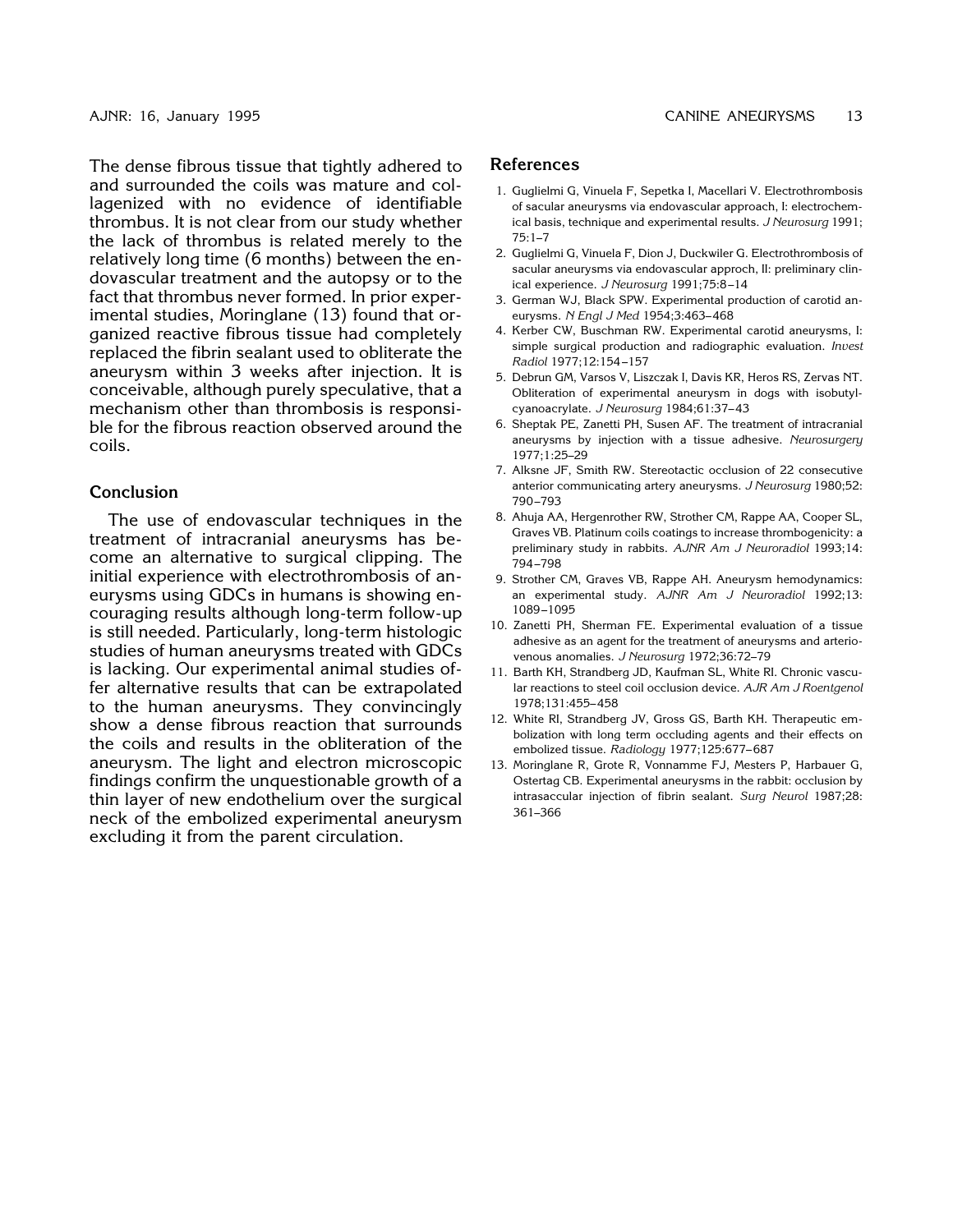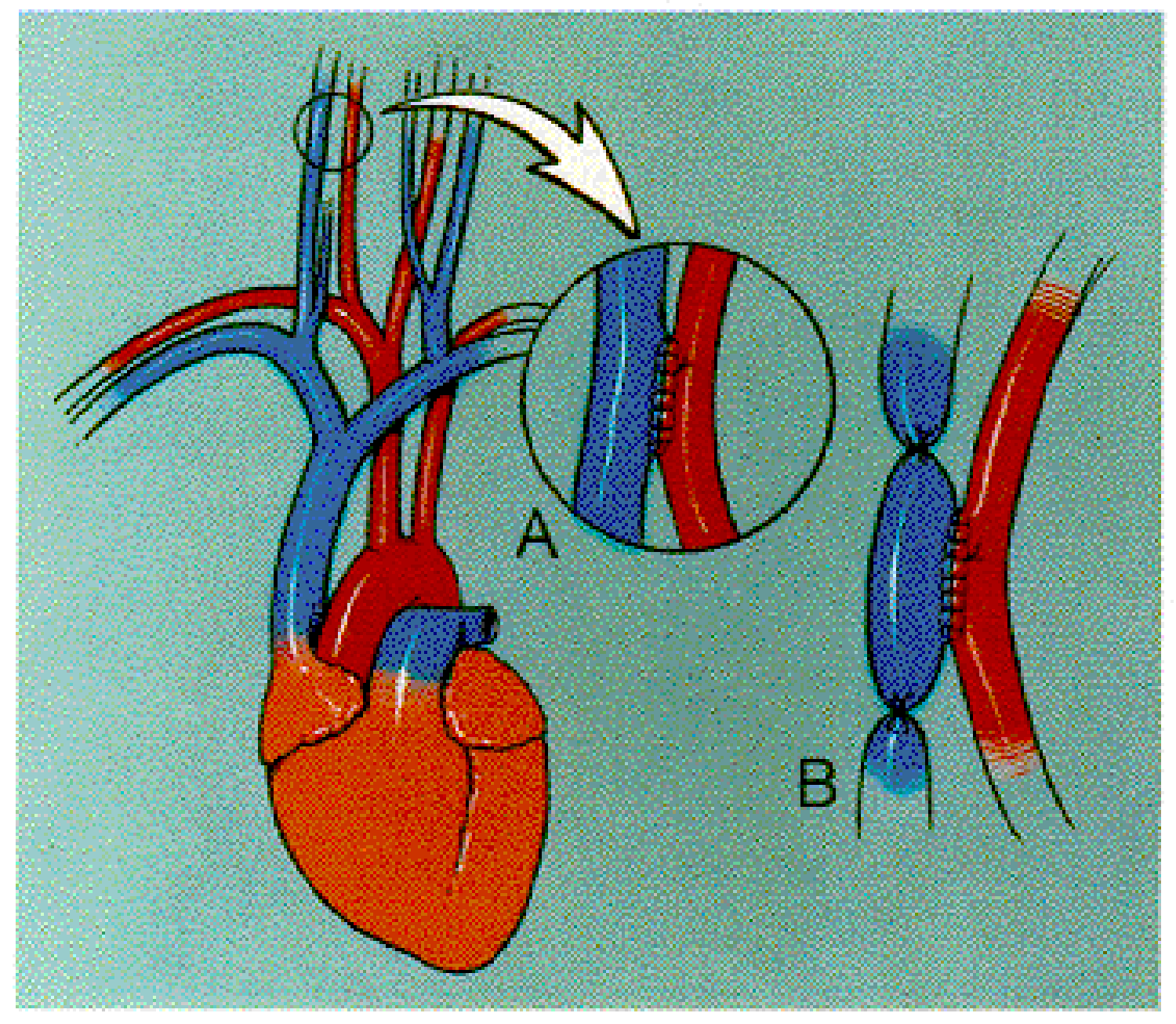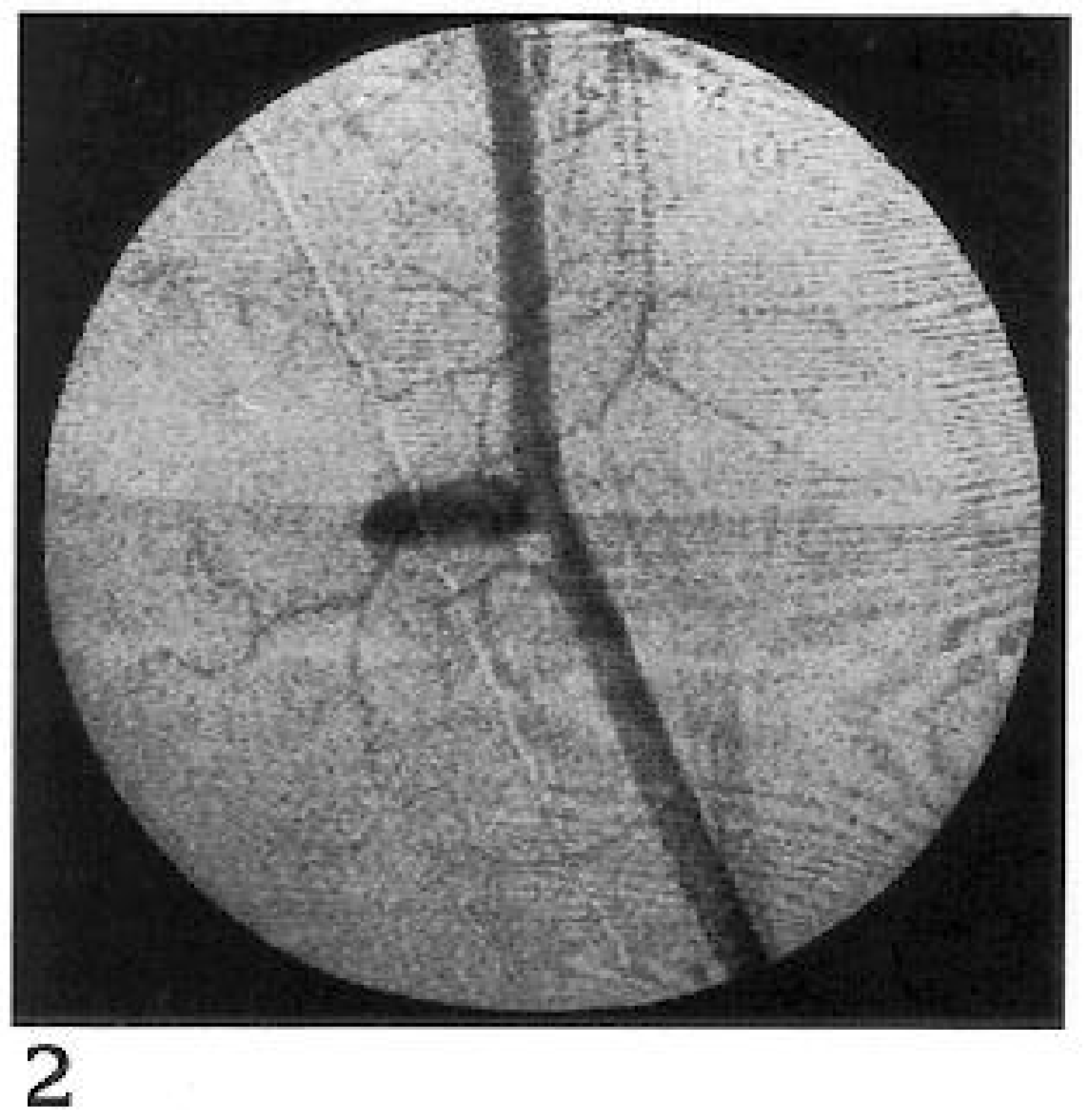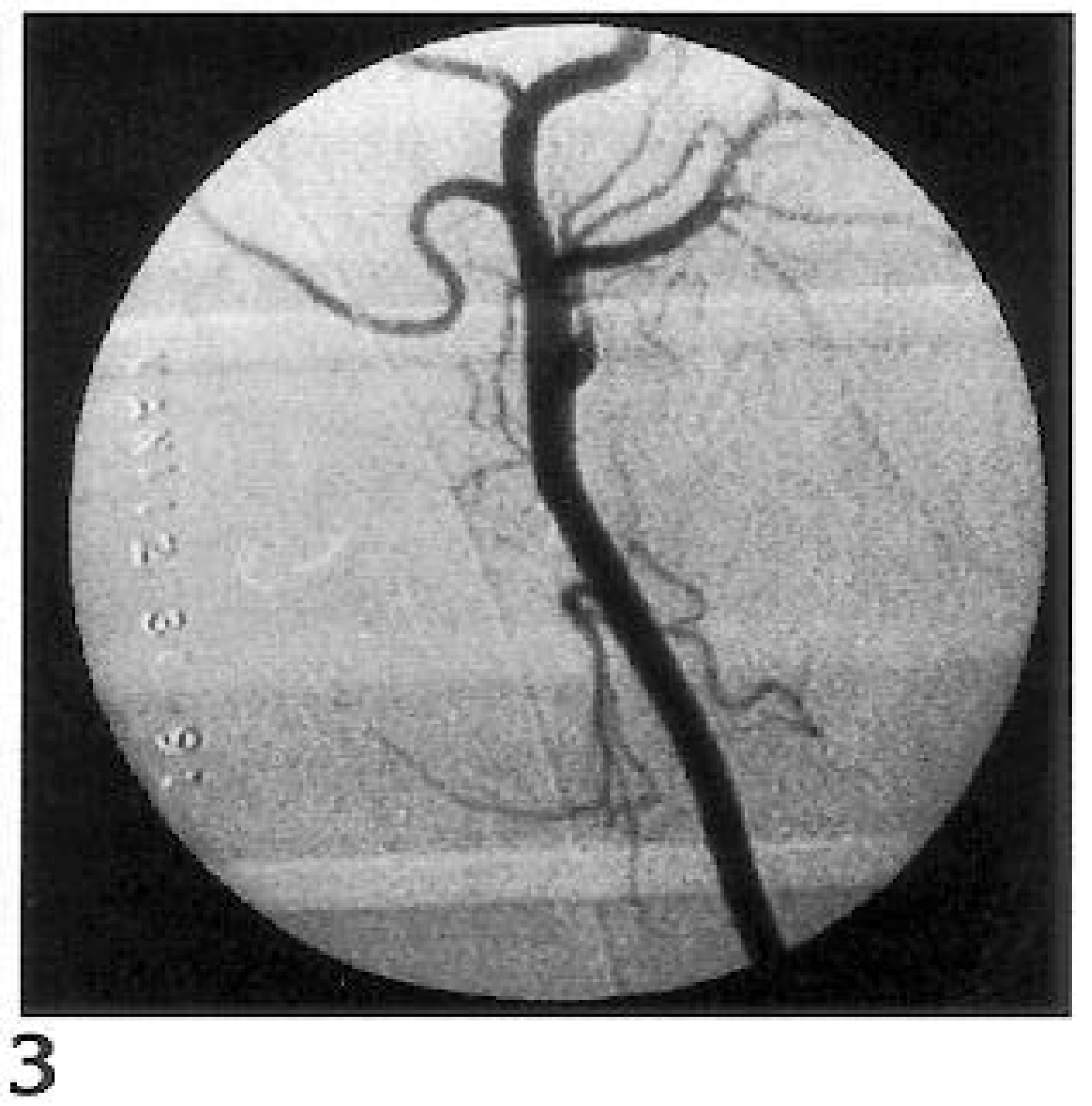

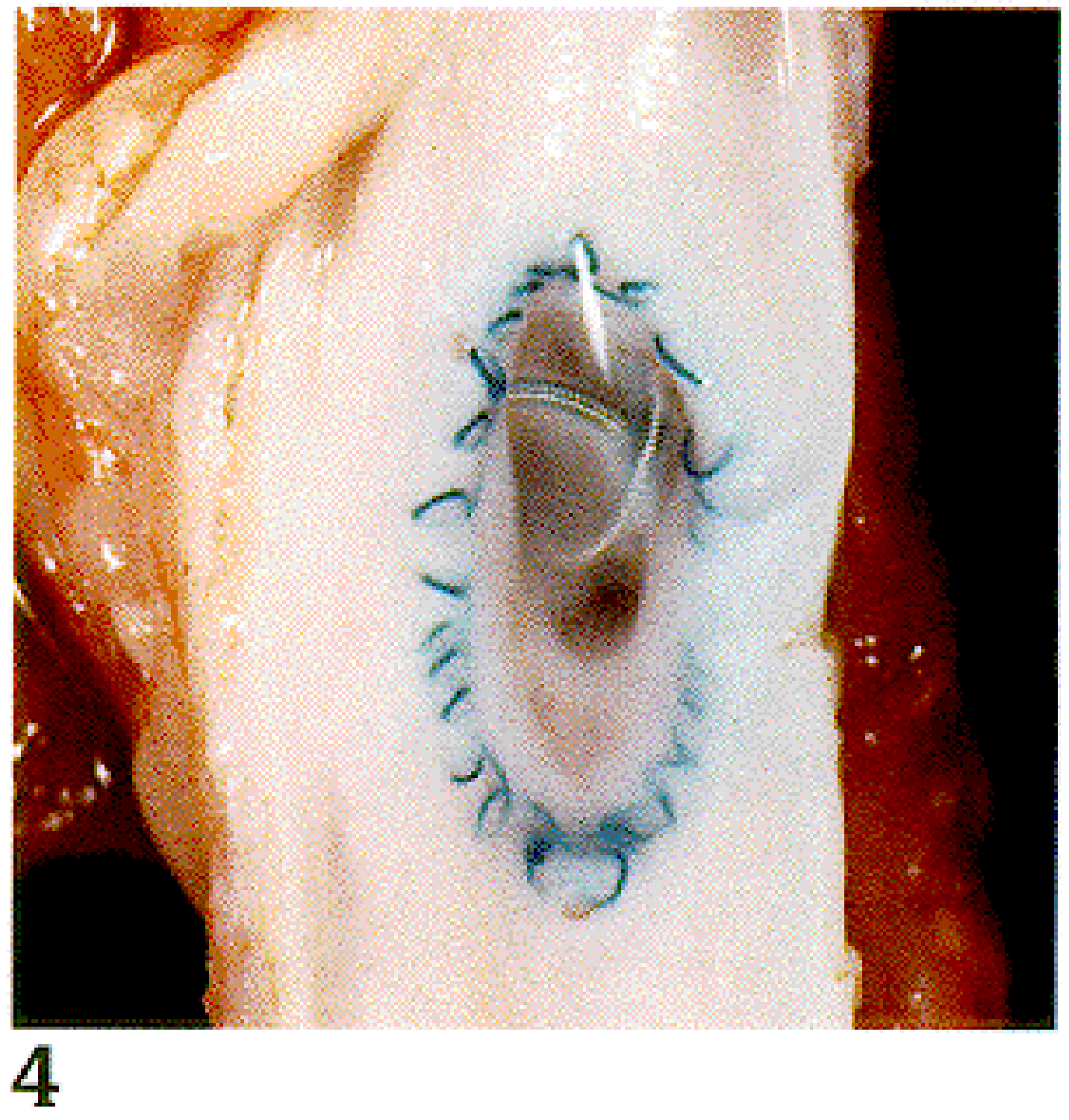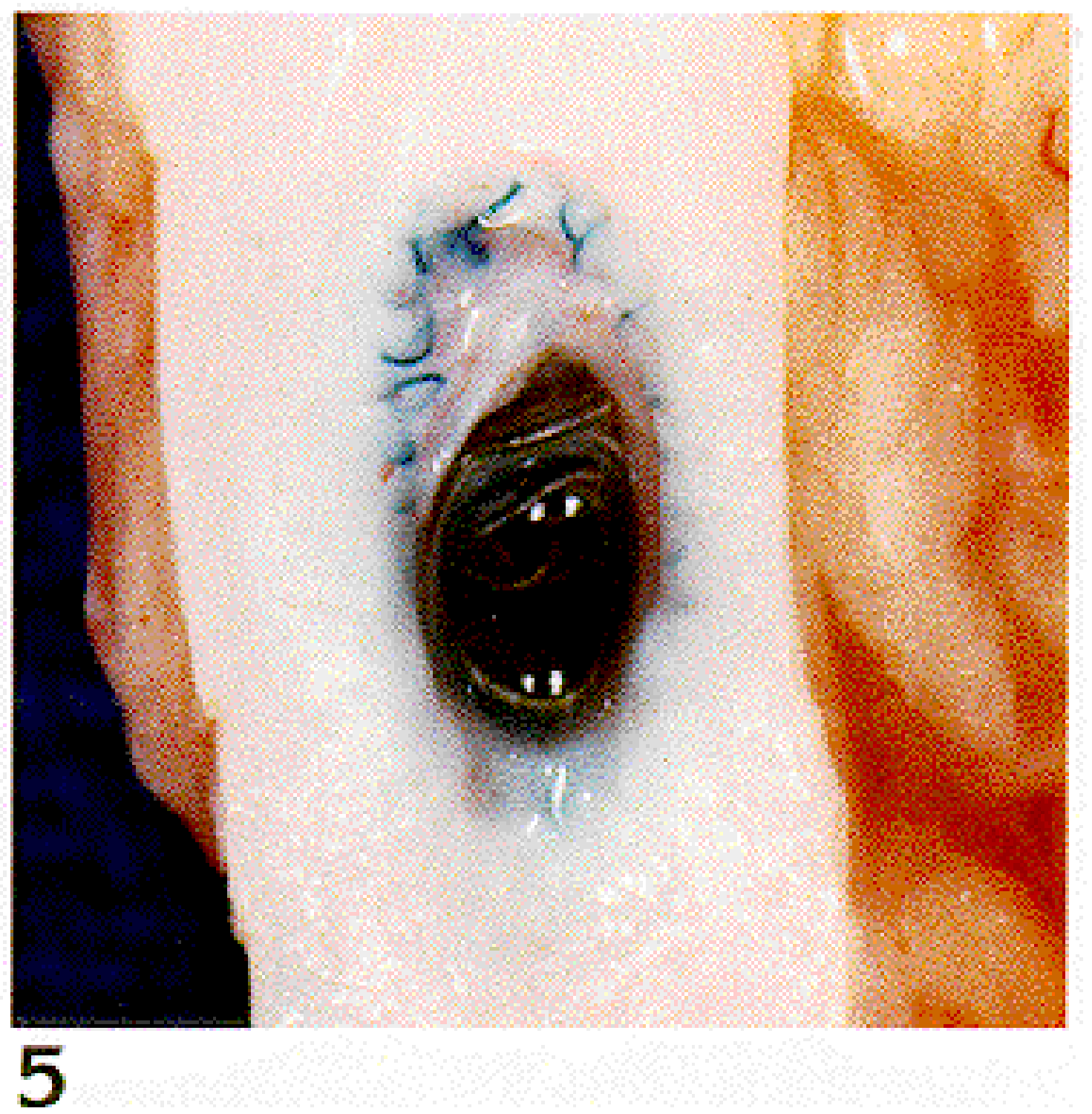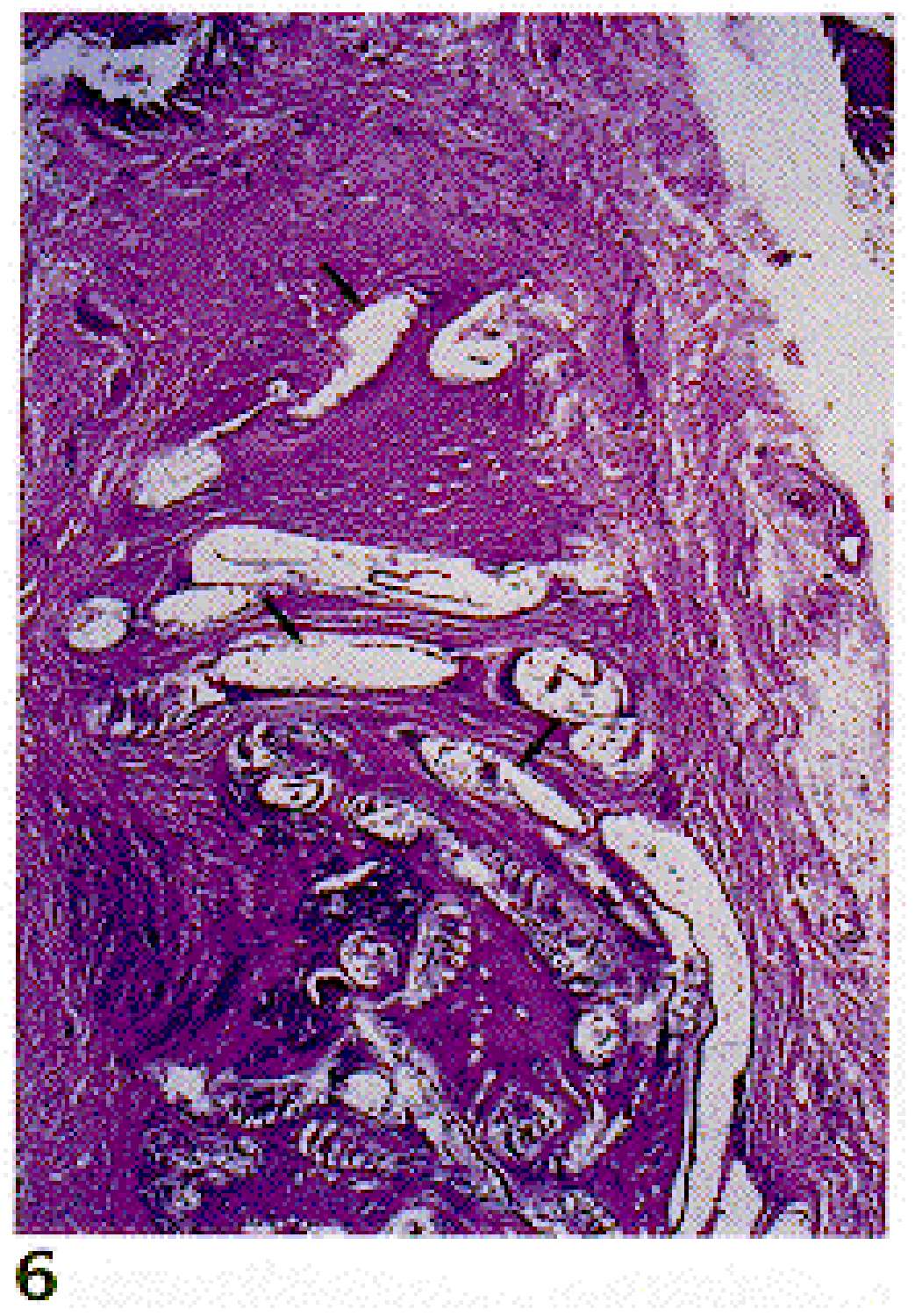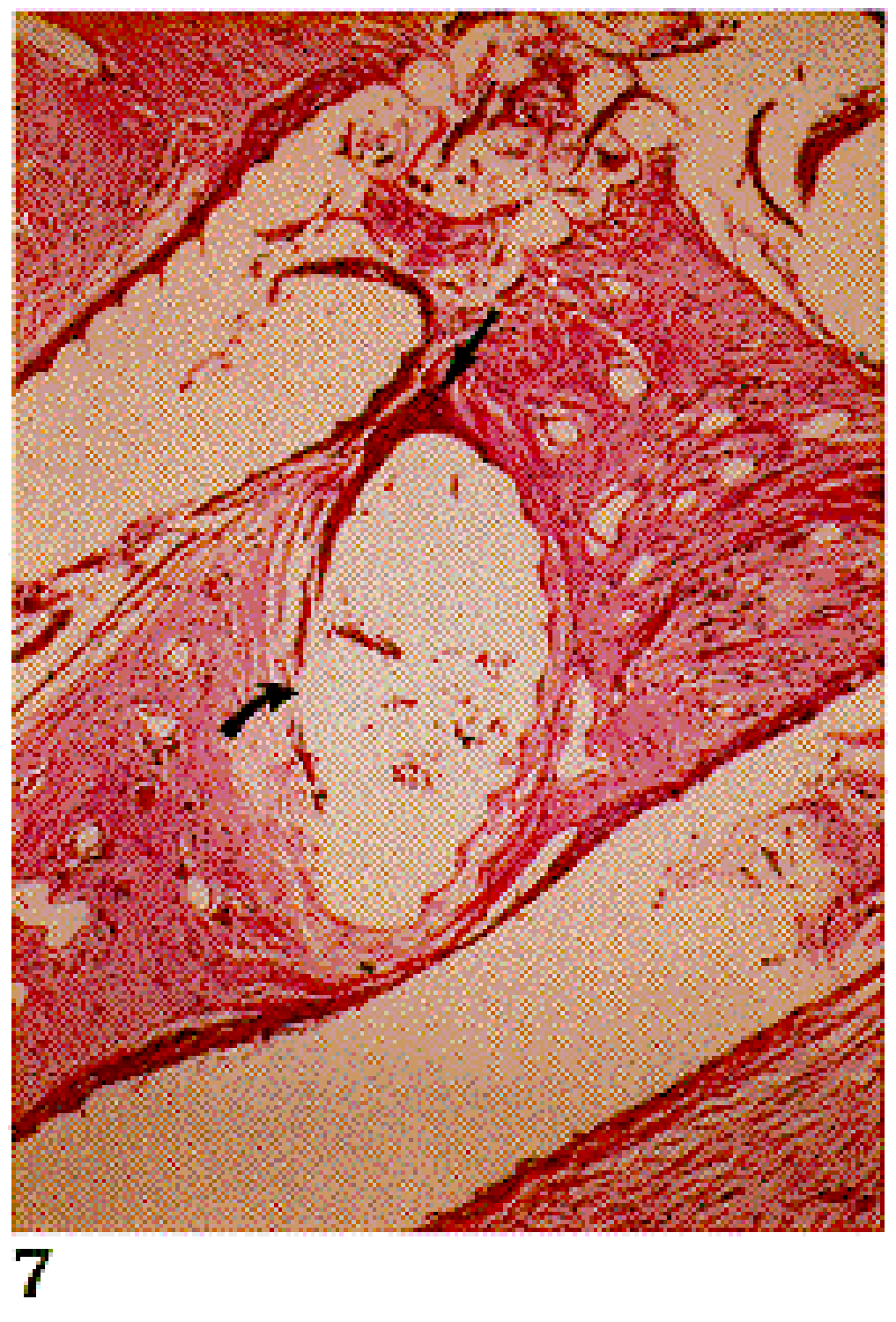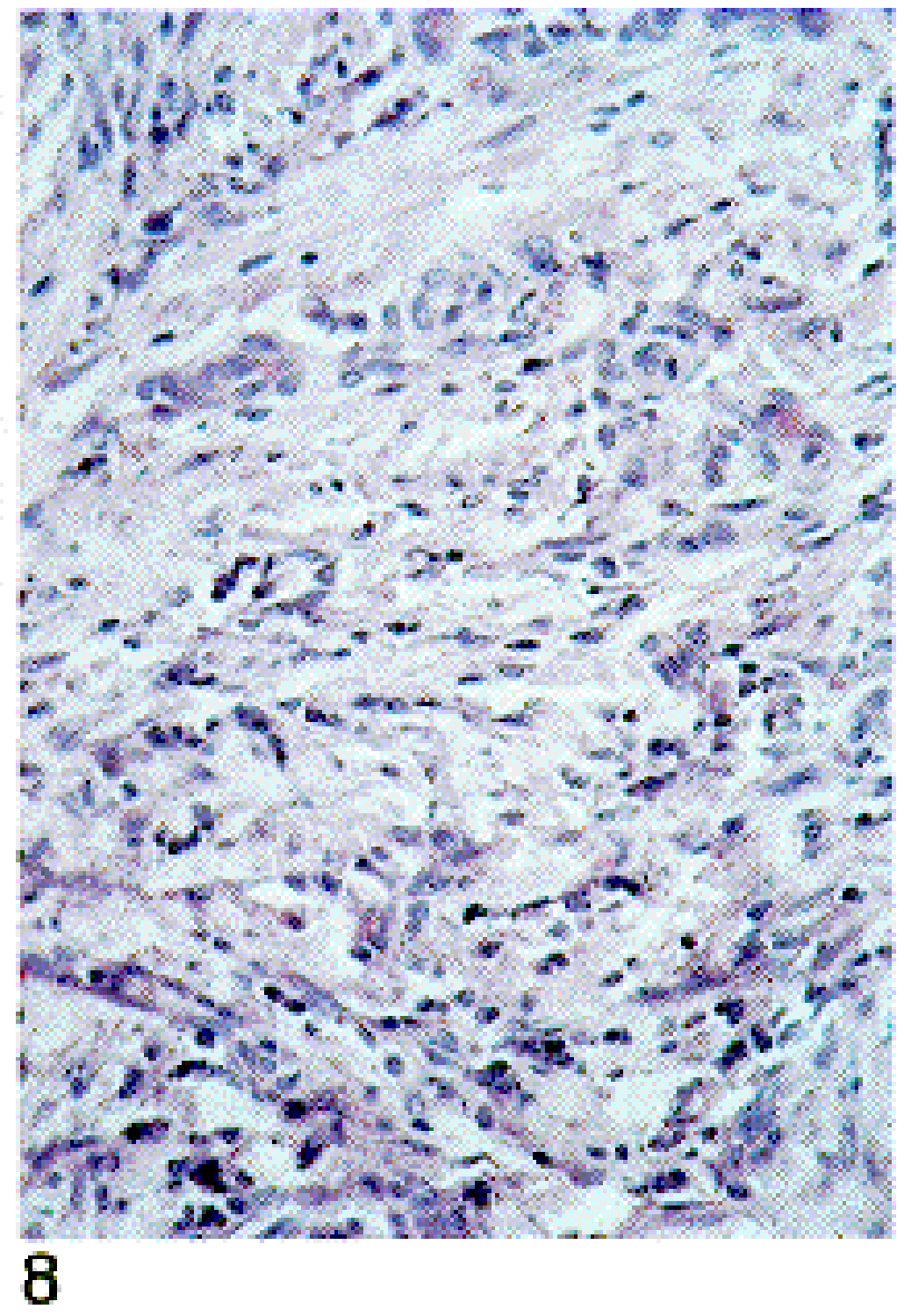

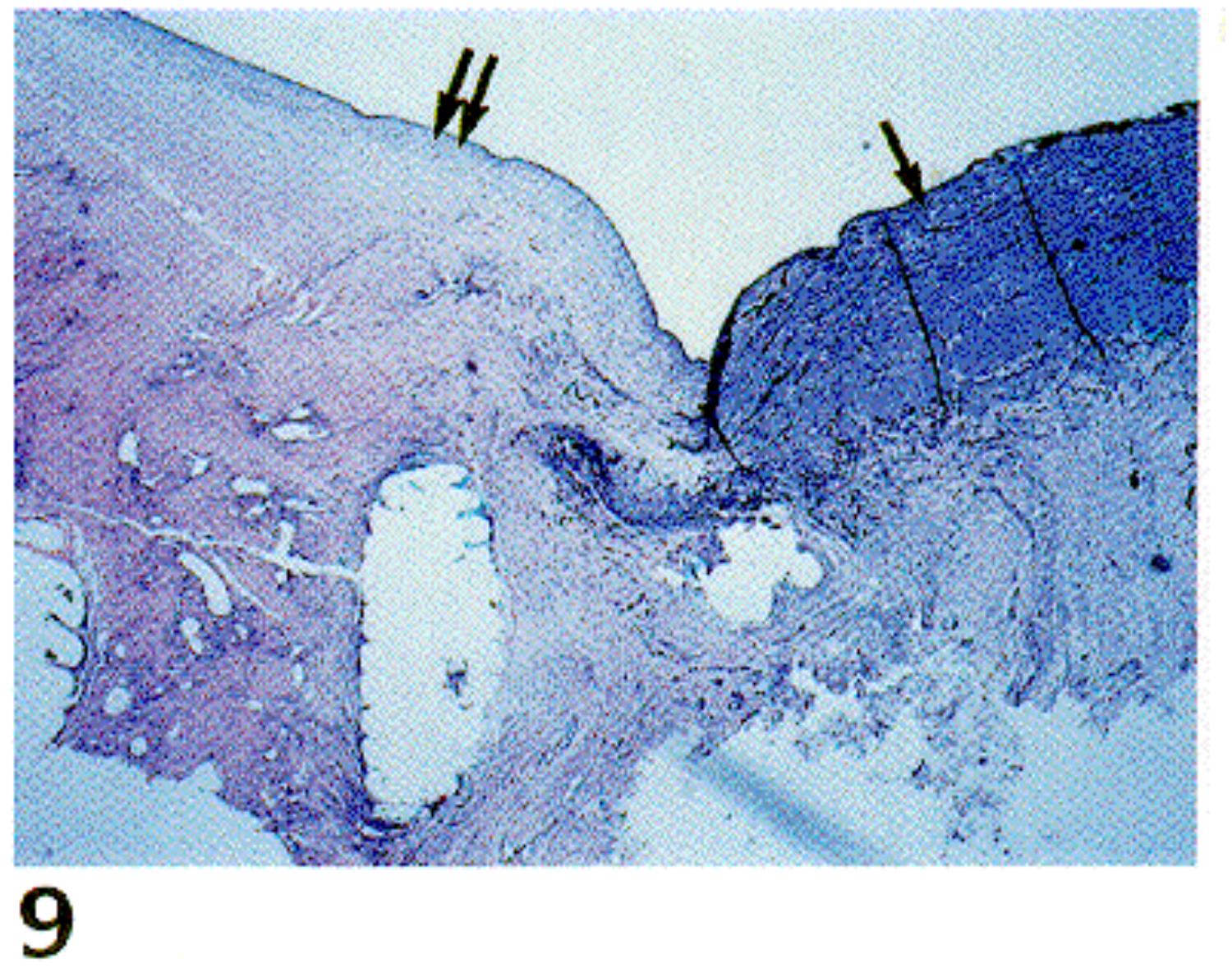

#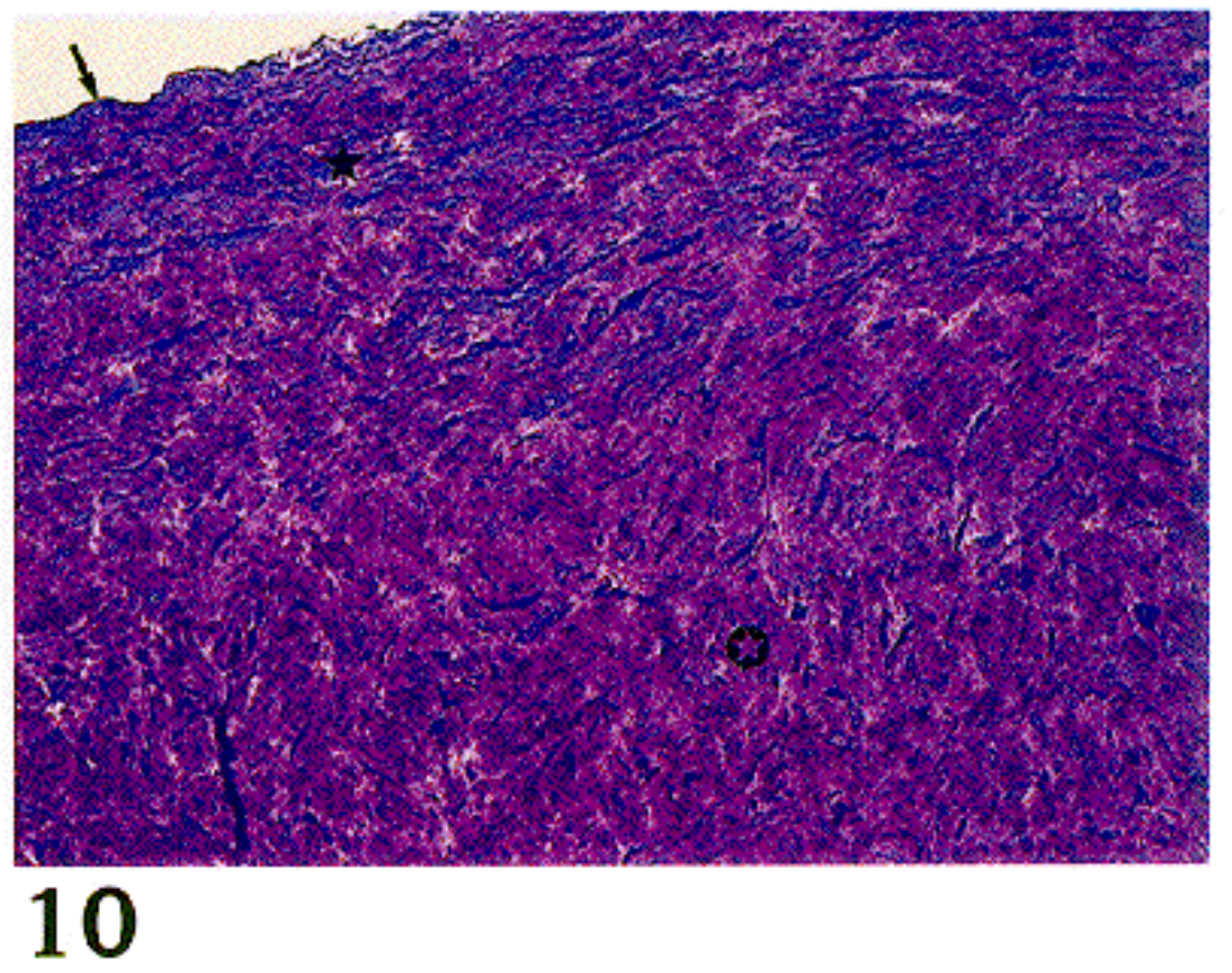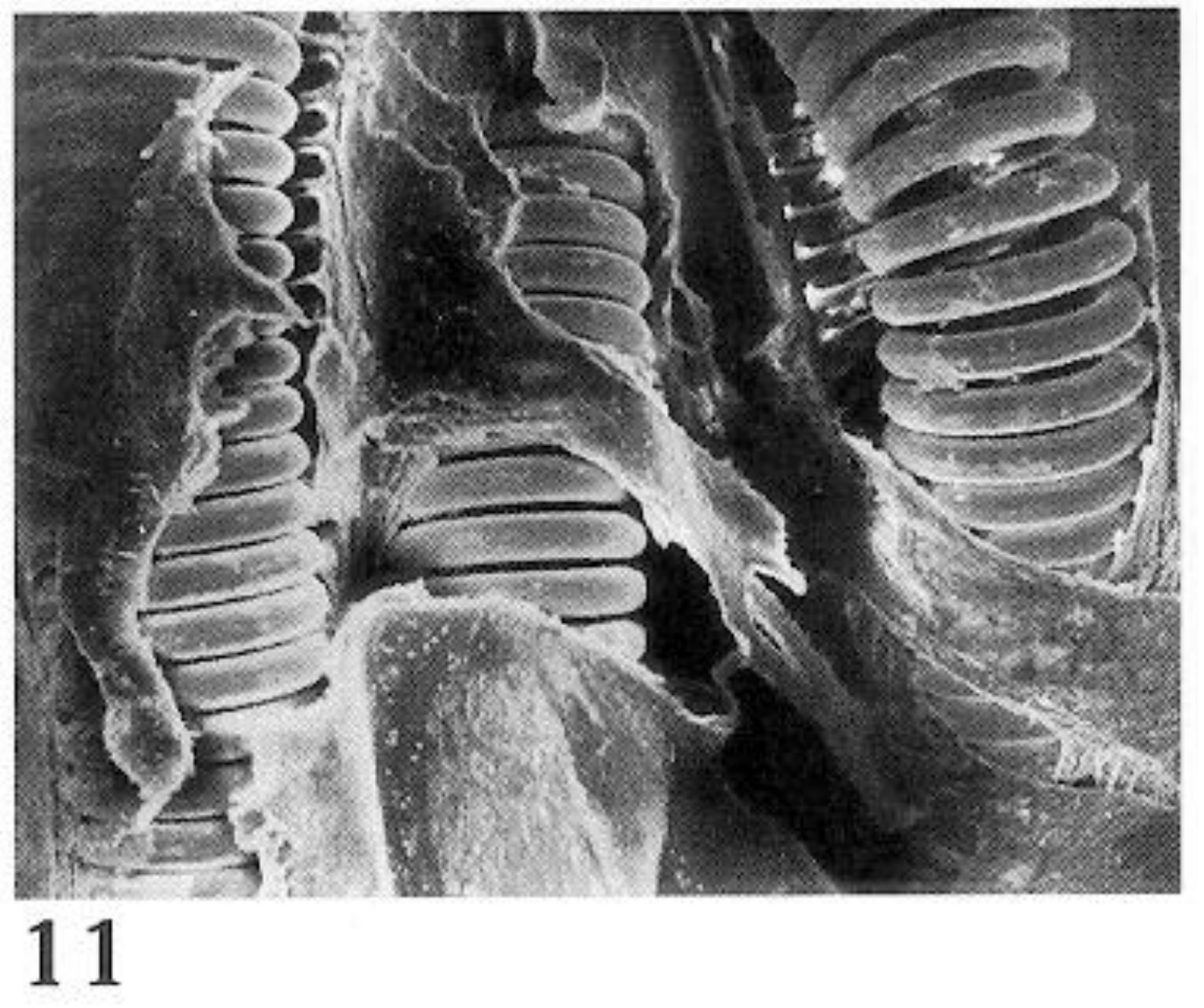

 $\overline{12}$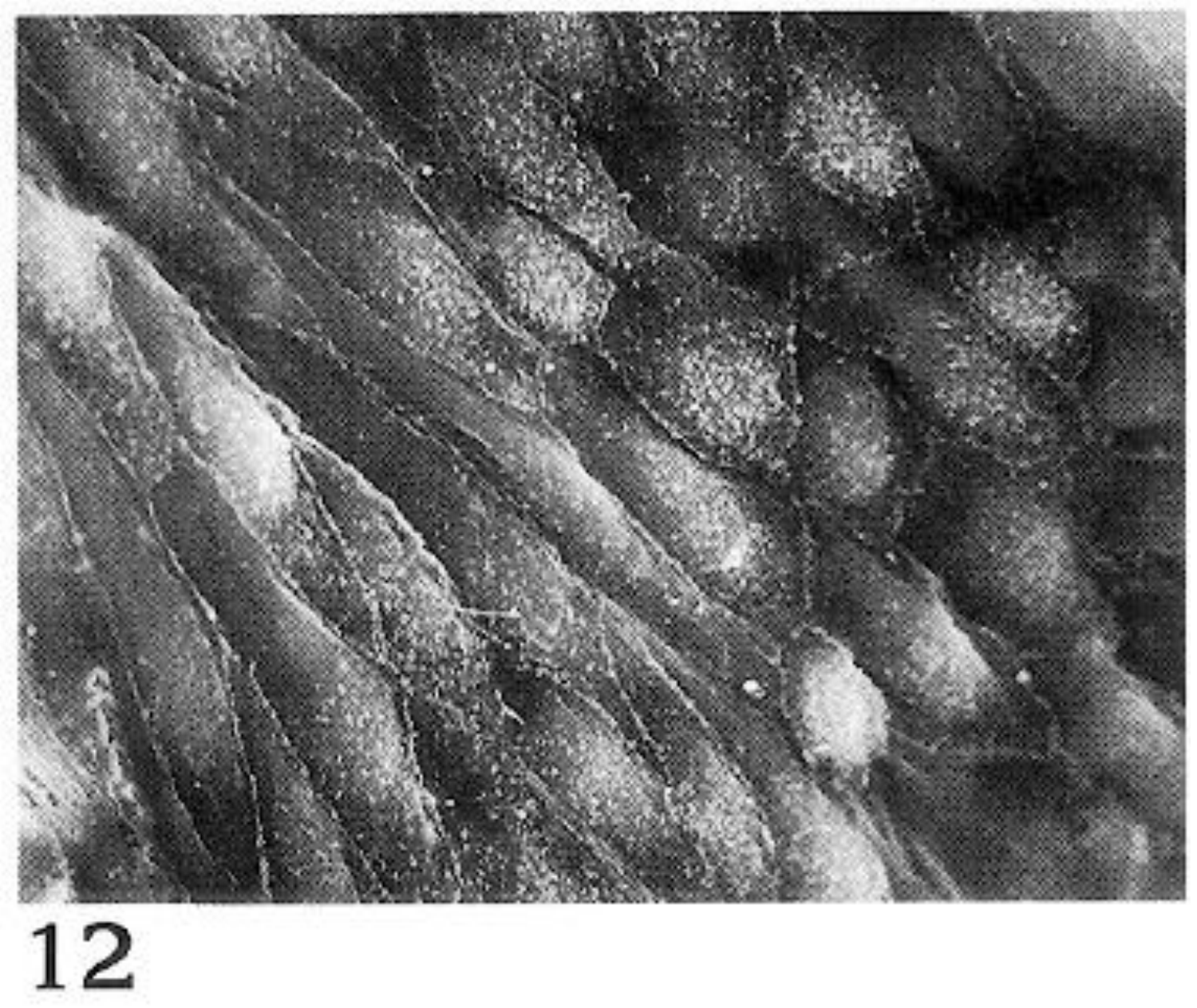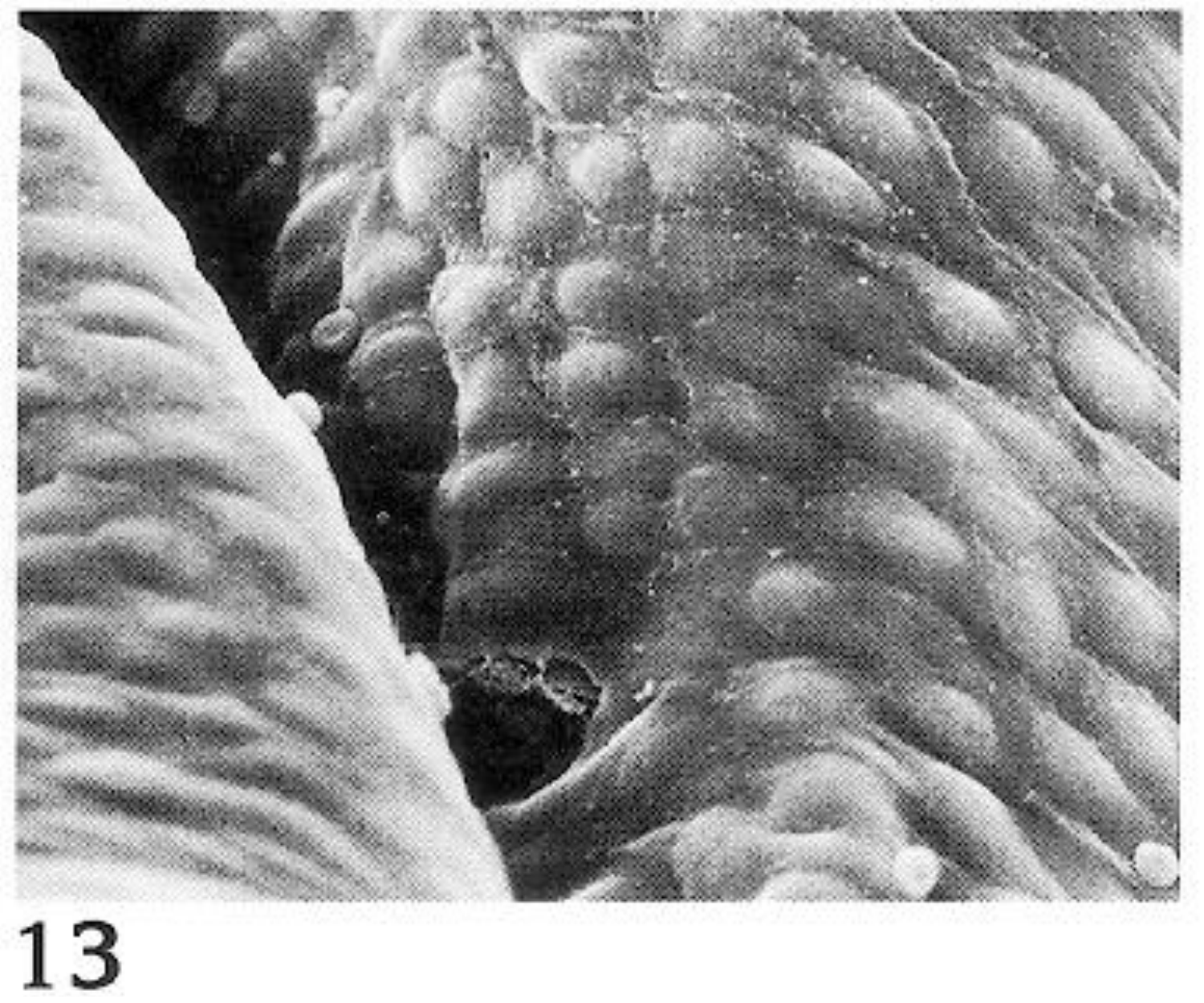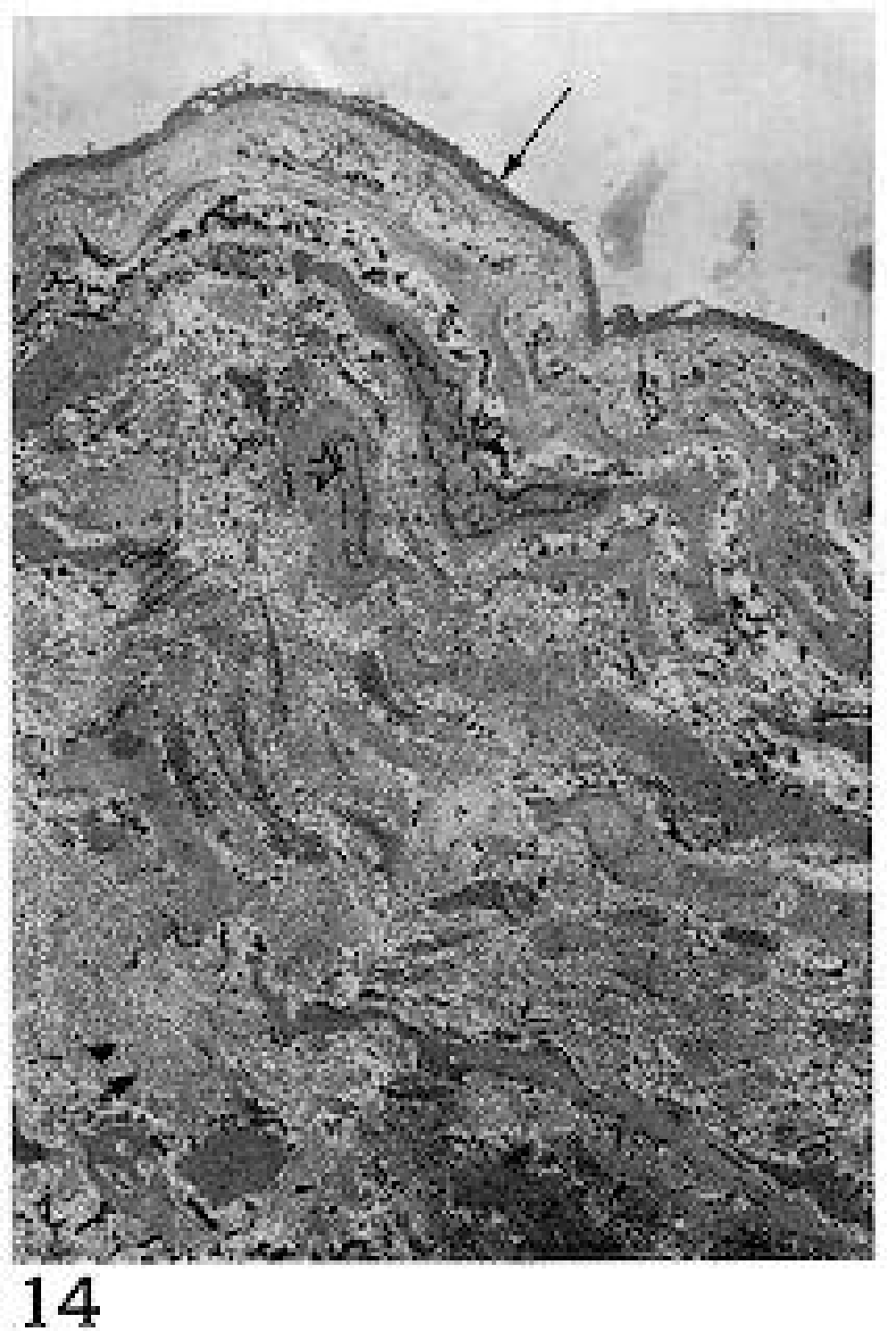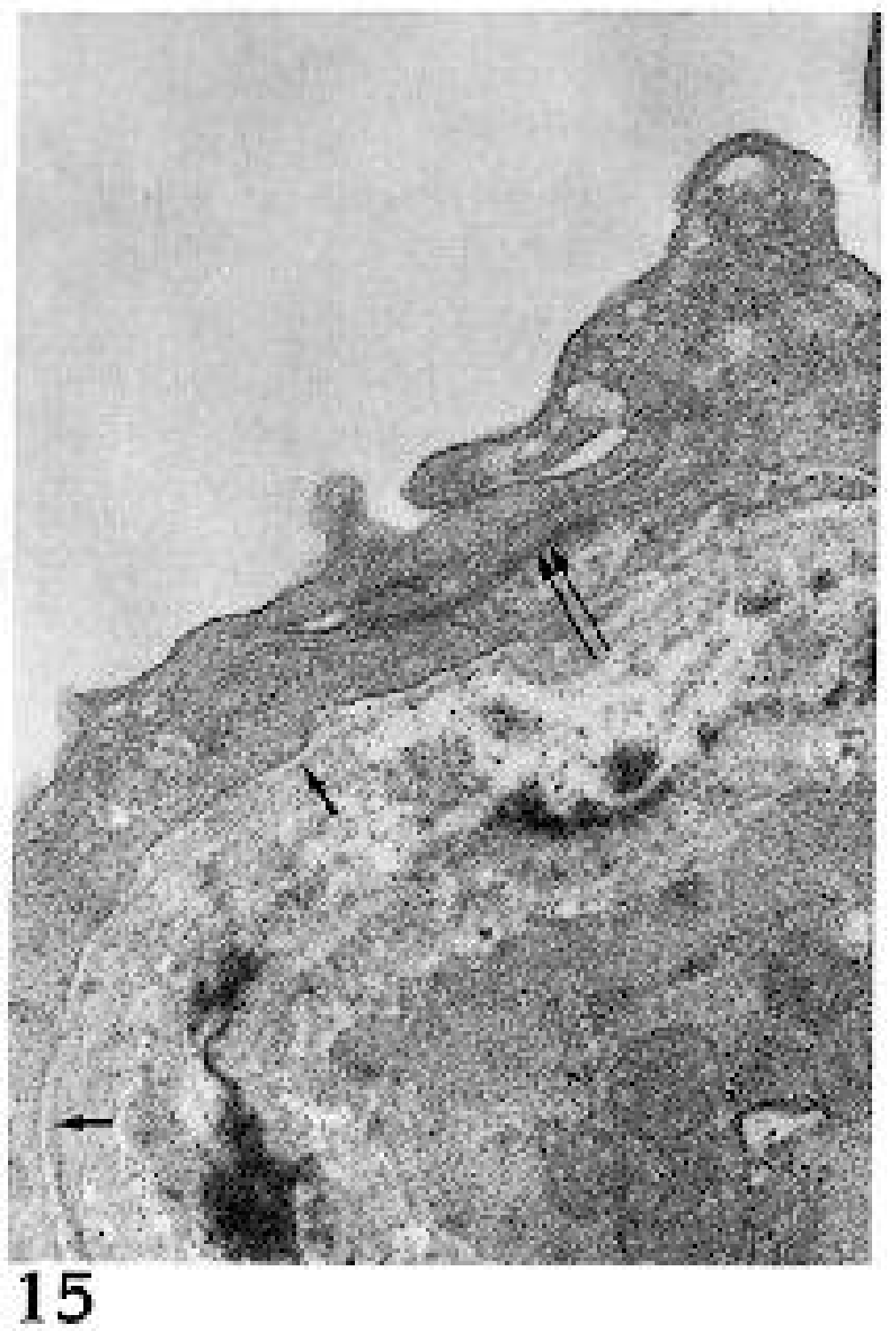